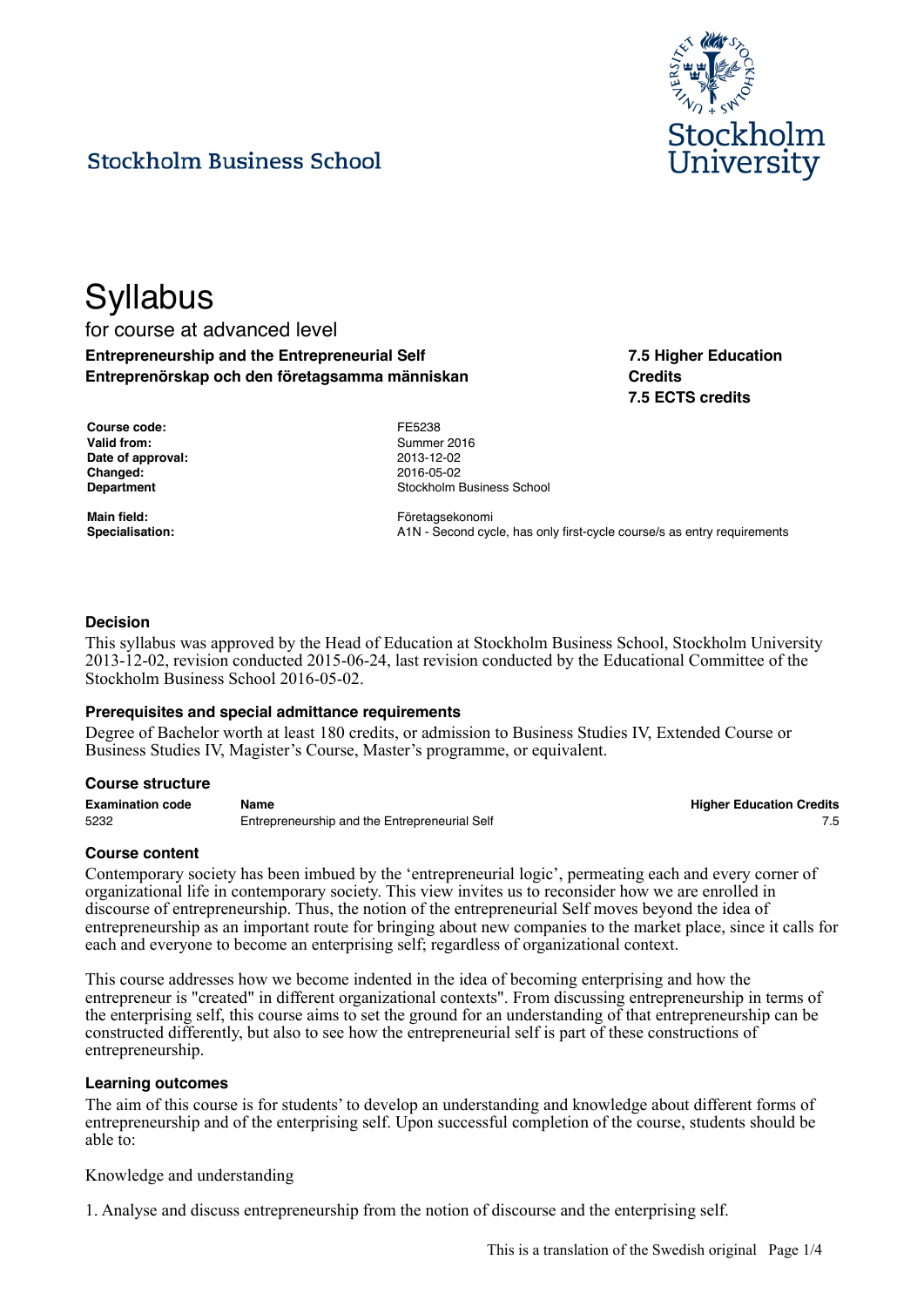2. Apply theories and concepts on the different forms of entrepreneurship and analyse how entrepreneurial identities are constituted.

Skills and abilities

3. To be able to creatively develop an entrepreneurial idea and to plan and present and perform an imaginary case and/or role-play of that idea. Judgement and approach

4. Evaluate the production of different forms of entrepreneurship

5. Reflect upon one´s Self as enterprising from applied theories and from the different forms of entrepreneurship encountered in the course.

#### **Education**

The course consists of a combination of lectures, seminars and group work and requires a significant portion of self-study on the part of students. Assessment for the course will be continuous and is carried throughout the different activities of the course.

The course workload is 200 hours equivalent to 7,5 ECTS (40 hours per week equivalent to 1,5 ECTS).

The language of instruction is English. Please note that all teaching and learning activities - such as lectures, seminars, assignments and assessment tasks – are carried out in English when the language of instruction is English.

#### **Forms of examination**

Assessment for the course will be continuous and is carried throughout the different activities of the course. Each assessment task is weighted in relation to its importance in the overall assessment of the course. The student's results from these different assessment tasks are added up to a total course score corresponding to the final grade for the course.

Assessment tasks

The course contains the following weighted assessment tasks.

1. Individual course exams/essays: assesses ILO 1, 2, 4, 5. Constitute 70% of total course points.

2. Project work and presentation: assesses ILO 3. Constitute 30% of total course points.

In order to pass the course every learning outcome has to be attained.

#### Grading

After completion of the course, students will receive grades on a scale related to the intended learning outcomes of the course. Passing grades are A, B, C, D and E. Failing grades are Fx and F. A grade Fx can be completed for a grade E.

A course comprises  $0-100$  course points. Receiving a final passing grade requires  $\geq 50$  course points. The scale for the final grade is tied to fixed score intervals: A:  $90-100$ ; B:  $80-89$ ; C:  $70-79$ ; D:  $60-69$ ; E:  $50-59$ ; Fx: 45-49; F: 45. The grades correspond to the total score points a student obtains (over a total of 100) for all the weighted assessment tasks combined as part of the continuous assessment for the course.

Each assessment task is awarded 0–100 points. The score for a single assessment task is the number of points multiplied by its percentage weight, and the combined total of score points for all assessment tasks for the course are added up to a final score between 0 and 100 which then translates into a corresponding final course grade between A and F.

Assessment tasks 1 and 2 are assessed on a 100-point scale.

The student is responsible for completing the course's assessment tasks: that a sufficient amount of course points is earned and a passing course grade is obtained. The course's final assessment task can be taken twice: 1) during the course's first scheduled occasion; and, if a passing result ( $\geq$  50 course points) was not achieved at the first occasion, 2) at the course's second, scheduled occasion. All other assessment tasks are offered once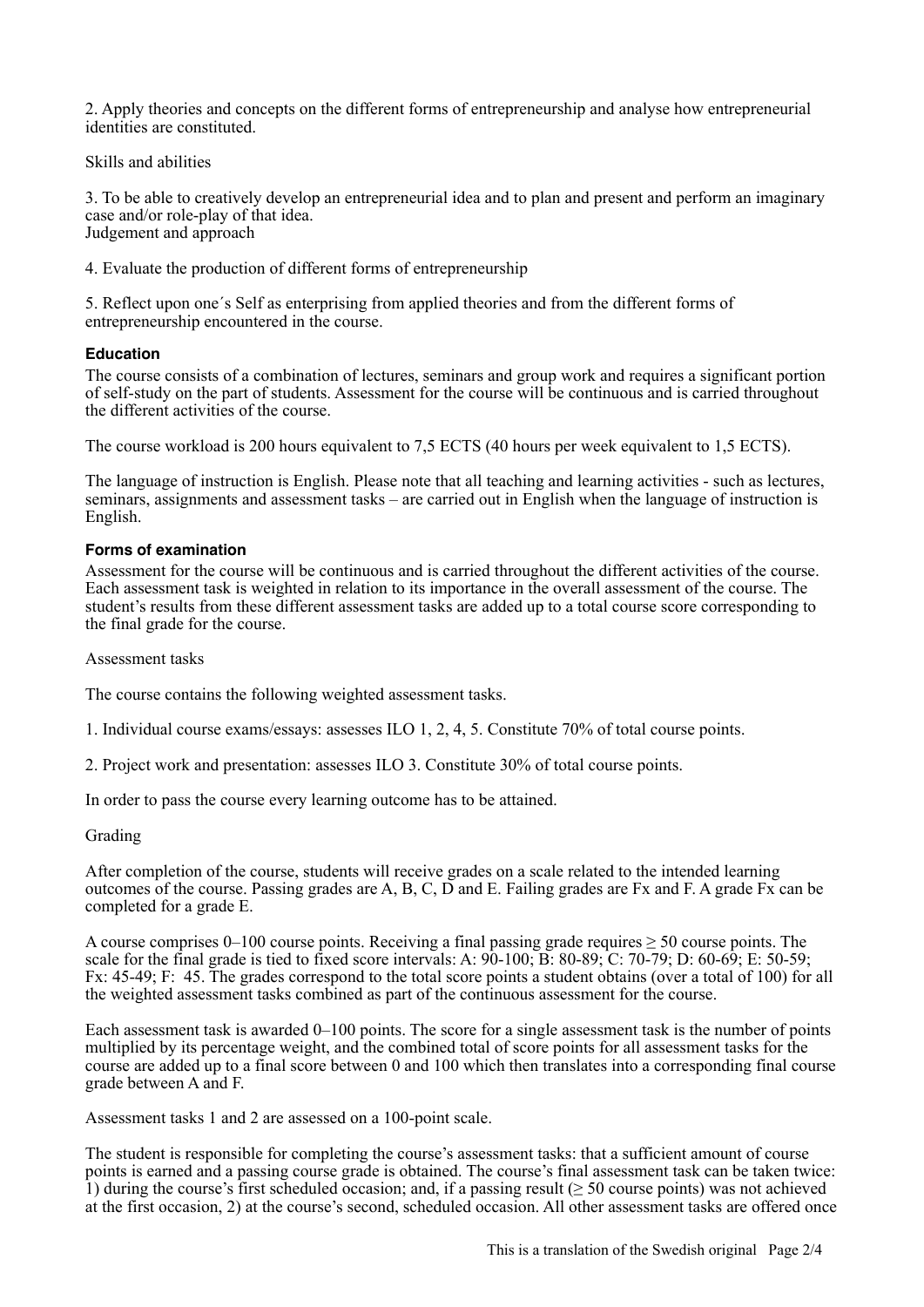during the course.

A passing grade ( $A$ –E) in the course is obtained when a student has achieved  $\geq$  50 course points.

A failing grade (Fx or F) in the course is obtained when a student has not achieved  $\geq 50$  course points:

- If 45–49 course points are achieved, a grade Fx is obtained, which can be completed for a grade E within 3 semester weeks after receiving instructions from the course director. If a complementary task is not completed within this time limit, and the course's two final assessment tasks have been accomplished, the course grade Fx is confirmed, implying that the student must re-register for the course and that previously acquired course points are forfeited. Note that first-time registered students have priority access to the seminar groups.

- If 45 course points are achieved, a grade F is obtained, implying that the entire course must be retaken and that previously acquired course points are forfeited.

Re-registration implies that:

- first-time registered students have priority access to the course's group registration;

- the final assessment task can be re-assessed without attendance at any of the course's other learning activities and without points from the course's other assessment tasks accredited.

Students receiving a passing grade may not retake the final examination or complete a previously not completed assessment task to attain a higher grade. A passing grade may not be turned into a failing grade upon the request of a student.

#### Assessment criteria

Assessment criteria are designed as overall assessments, combined qualitative descriptions of what the student is expected to do in order to demonstrate how well the course's learning outcomes are achieved. The assessment criteria are based upon the general abilities as expressed in the degree objectives of the Higher Education Ordinance (appendix 2, System of Qualifications). The list of abilities below is a compilation of these degree objectives. To pass the course (grade E) students should demonstrate general ability to:

- recall, understand and explain course content, the course subject and its scientific basis and methodology;
- apply course content;
- critically analyse course content;
- problematise course content;
- orally and in writing, present and discuss course content;
- assess course content in terms of scientific, social, and ethical aspects;
- relate course content to current social issues;

- meet standards of written presentation and formal accuracy.

The following assessment criteria are used to decide to what extent students have demonstrated these abilities and hence fulfil the course's intended learning outcomes, whereby a grading decision can be made. A higher grade-level presupposes the abilities at lower levels.

#### $A$  (Excellent) $\square$

The student demonstrates ability to evaluate and relate to the transformation from (one) entrepreneurship to forms of entrepreneurships, and the effects this transformation have on society and the individual, from a comprehensive, critically reflective perspective, as well as to transfer and apply insights in new, meaningful contexts.

#### B (Very Good)

The student demonstrates ability to, from an overarching and coherent perspective of the field, understand and